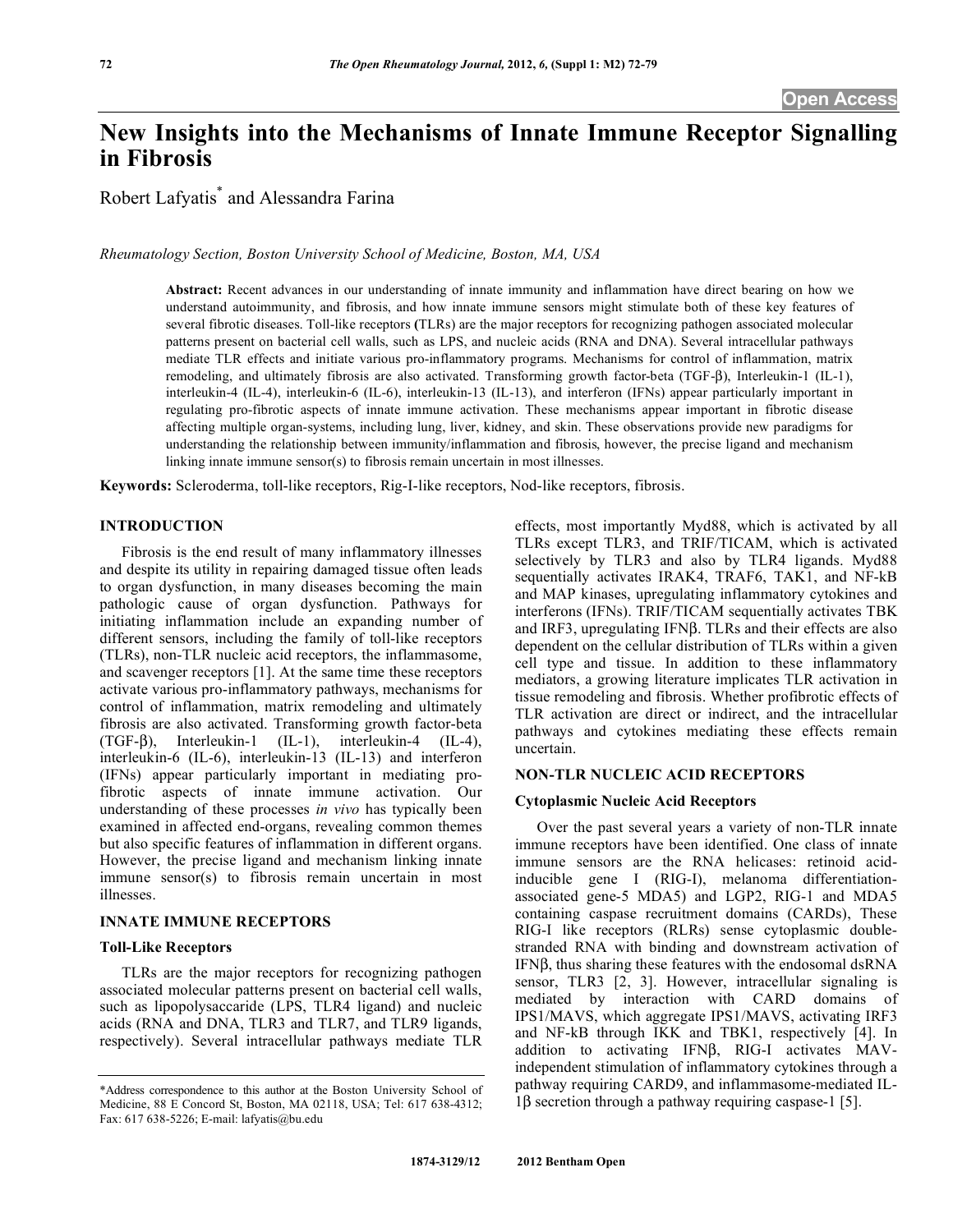Another group of innate immune receptors recognizing cytosolic DNA are the PYHIN family of DNA receptors. AIM2, the best studied, activates the inflammasome through ASC [6], the same adapter used by NALP members of the NOD-like family receptors (discussed below). Thus, AIM2 provides another link for nucleic acid stimulation of IL-1 $\beta$ secretion.

 DAI/ZBP1 (DNA-dependent activator of IRFs/Z-DNA binding protein 1) is another cytoplasmic DNA receptor [7]. However, it shares downstream signaling with the RIG-I receptors activating NF-KB through STING and then RIP1/RIP3.

## **NOD-Like Receptors and the Inflammasome**

 TLR-independent innate immune sensors also include NOD-like receptors (NLRs). NOD1 and NOD2 members of this family recognize bacterial peptidoglycan fragments [8], mediating downstream signals that activate NF-kB through CARD domains, whereas NALP family members, such as NALP1/NALP3, stimulate assembly of the inflammasome, a complex that includes ASC, recruiting capase-1, which cleaves and activates pro-IL-1beta and pro-IL-18. As discussed below, IL-1beta has been associated with inflammation and fibrosis in several animal models. There are 14 NALP family members directly or indirectly recognizing a wide range of molecular patterns from uric acid to nucleic acids to ATP. Inflammasome- and TLRmediated signals provide complementary activities with TLR agonists stimulating  $proj$ -IL-1 $\beta$  production and caspase-1 converting it to its active form [9].

# **SCAVENGER RECEPTORS**

 Scavenger receptors on macrophages may also play roles in innate immune responses. CD163 binds bacteria, and bacterial binding or cross-linking to CD163 upregulates inflammatory cytokine production: TNF $\alpha$ , IL-1 and IL-6 [10]. SR-A (scavenger receptor A) and MARCO (macrophage receptor with collagenous structure) facilitate clearance of Neisseria meningitis, but deletion of SR-A enhances  $TNF\alpha$ , IL-6, CXCL1 and CXCL2 secretion, and monocyte and polymorphonuclear cell migration to Niesseria meningitis [11]. In contrast, deletion of SR-A or MARCO markedly inhibited TNF $\alpha$ , IL-6 and IL-1 responses to the TLR3, ligand polyinosinic acid. CD36 is another scavenger receptor, binding selectively to oxidized LDL and phospholipids, presenting these molecules to TLR2 [12]. Thus scavenger receptors play several important roles in innate immune regulation by coordinating ligand delivery and modulating responses to TLRs.

# **INNATE IMMUNE LIGANDS**

 Increasingly, innate immune disturbances have become a focus in autoimmune illnesses, as it has become clear that such disturbances can precipitate autoantibody production and autoimmune disease. The association of certain chemical exposures with scleroderma-like illnesses further supports the notion that non-antigen specific innate immune responses to inflammatory stimuli might cause fibrotic disease like SSc. If one accepts that SSc is driven by activation of the innate immune system, the next question is, what are the source or sources of this activation? Innate immune ligands might originate from infections, other non-infectious

exogenous ligands or endogenous ligands. Which of these are most important in SSc remains uncertain at present.

# **Microbial Derived Innate Immune Agonists**

 Activation of TLRs, RLRs, NLRs and scavenger receptors represent the first line defense against microbial infections. The difference in structure, the cellular location, as well as the complexity of downstream signaling by TLR and non-TLRs allows the immune system to respond differently to different pathogens, such as bacteria, viruses, fungi and parasites [13]. TLR1,2,4,5, and 6, are primarily committed to the recognition of various bacterial components and are mainly localized on the cell surface. Peptidoglycan, a component of gram-positive bacteria, and a component of mycobacteria, lipoarabinomannan (LAM), are sensed by TLR2 [14, 15]. TLR2, in conjunction with TLR1 or TLR6, recognizes diacyl or triacyllipopetides on bacteria, mycobacteria, and mycoplasma [16]. However, *in vivo* studies show that TLR2 and TLR6 also play essential roles in controlling some viral infections, and specific viral products such as the protein F of the respiratory syncytial virus (RSV), the hemoagglutinin protein of the Measles virus and vaccinia virus, and thegB protein of human CMV (HCMV) can be sensed by TLR2 [13, 16-20]. Moreover infections from protozoa that are rich in unsaturated alkylacylglycerol and lipophosphoglycan (LPG), like Trypanosome and Leishmania species, are also sensed by TLR2 [13]. LPS a major cell wall component of gramnegative bacteria is sensed by TLR4 [21, 22]. TLR5 binds the flagellin protein expressed by flagellated bacteria. Activation of TLR1, TLR2, TLR4 and TLR5, mainly induces the production of inflammatory cytokines, whereas TLR4 also induces type I interferon.

Nucleic acids (single-stranded, double-stranded RNA or DNA derived from viruses) are recognized by several TLRs, primarily localized in an intracellular, endosomal compartment. RNA from RNA viruses, or from replicating DNA viruses or bacteria that activate the host enzyme DNAdependent RNA polymerase III can be sensed by TLR3, RIG-I (double-stranded RNA), TLR7 and/or TLR8 (singlestranded RNA)[23, 24]. Specifically TLR3 has been implicated in innate immune activation by influenza virus, vesicular stomatitis virus (VSV), and murine cytomegalovirus (MCMV) [25]. Recently it has been shown that non-coding RNA, specifically EBER from Epstein-Barr virus (EBV) and micro-RNAs from several viruses can also be sensed by TLR3 and RIG-I [26, 27]. In addition, several synthetic antiviral compounds, such as polyIC, and R848, imiquimod and loxoribineactivate TLR3, and TLR7 and TLR8, respectively [13, 16-18].

TLR9 senses bacterial and viral genomic DNA rich in unmethylated CpG, as well as synthetic oligonucleotides containing CpG motifs. Activation of TLR3, 7 and/or 9 induces the production of type I interferon by immune and non-immune cells [13, 16-18].

## **Environmental Derived Innate Immune Agonists**

 Several environmental exposures have been linked to fibrosis. Environmental or occupational exposure to silica dust leads to fibrosis [28], and in murine models activates inflammation and fibrosis through the inflammasome [29,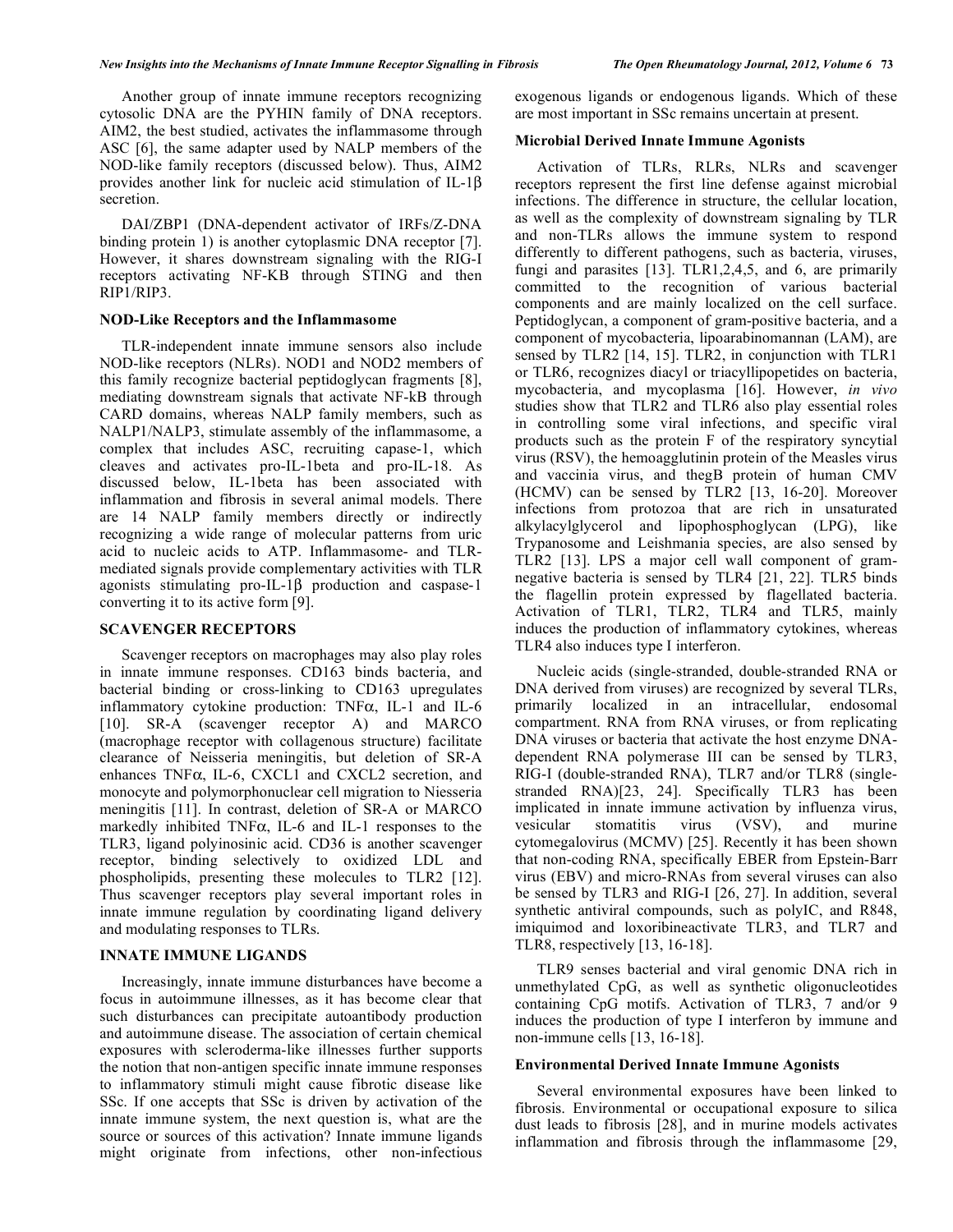30]. The inflammasome also contributes to bleomycininduced lung injury [31]. Bleomycin induced pulmonary fibrosis also depends on TLR signals and bleomycin has recently been described as a TLR2 ligand [32]. "Toxic oil syndrome" in Spain following ingestion of contaminated rapeseed oil caused a scleroderma-like illness implicated contaminating1,2-di-oleyl ester (DEPAP) and oleic anilide [33, 34] in causing the disease. Increased secretion of IL-1 $\beta$ and IL-6, and activation of NF-kB in mice treated with oleic anilide [35], development of high titer anti-nuclear antibodies in genetically predisposed MRL/lpr mice exposed to these oils [36], and the adjuvant activity of fatty acid esters [37] suggests that these chemicals may have caused disease by activating the innate immune system. Gadolinium exposure leading to nephrogenic systemic fibrosis appears to be mediated by macrophage activation of profibrotic cytokine secretion [38], suggesting that gadolinium can also activate innate immunity in certain settings.

# **Matrix Derived TLR Ligands**

 Increasingly TLRs are understood to recognize endogenous ligands released during tissue injury. Hyaluronan generated during acute lung injury can activate TLR2 and TLR4, contributing to macrophage activation [39]. Biglycan, a small leucine-rich proteoglycan, can also act as a TLR2 or TLR4 ligand [40] and the extra domain A (EDA), found in one of the alternatively spliced forms of fibronectin, is a ligand of TLR4. Stimulation of TLRs by these matrix molecules provides another source for innate immune activation during inflammation and might act to initiate or perpetuate inflammation and fibrosis.

## **Toll-Like Receptors in Autoimmune Disease**

 Mammalian DNA and RNA do not normally engage nucleic acid sensitive TLRs in part because these receptors are sequestered in an endosomal compartment that normally excludes endogenous nucleic acids. However, SLE patient sera contain immune complexes (ICs) formed by autoantibodies to nucleic acids or nucleic acid binding protein/nucleic acid complexes that can act as endogenous ligands for nucleic acid sensing TLRs [41]. Autoantibodies in such ICs bind nucleic acid directly (anti-DNA antibodies), or indirectly by binding to nucleic acid binding proteins, such as Sm proteins. Dendritic and B cells can internalize these nucleic acid-containing ICs through Fc and surface immunoglobulin receptors, respectively [42-45], targeting the bound nucleic acid to the endosomal compartment, activating TLR7 (by RNA) or TLR9 (by DNA). TLR activation leads to dendritic cell production of interferon (IFN) and B cell maturation.

 Similar activity has been found in SSc, patients suggesting that autoantibody containing ICs might activate innate immunity inSSc. Many of the proteins targeted by SSc-associated autoantibodies, strikingly, share the common feature of binding, directly or indirectly, to nucleic acids. One SSc-autoantibody target, topoisomerase-I, a DNAnicking enzyme, also associates with a variety of proteins that bind RNA [46], suggesting that anti-topoisomerase ICs might bind DNA or RNA. As RNAse blocks innate immune activation by topoisomerase-containing ICs more efficiently than DNAase [47], TLR7/8, the single stranded RNA

sensors, are most strongly implicated in topoisomerase-1 associated innate immune activation.

# **TISSUE SPECIFIC LINKS BETWEEN INNATE IMMUNITY AND FIBROSIS**

## **Pulmonary Fibrosis**

 Lung fibrosis is generally progressive with a high mortality, the cause in most cases uncertain. A number of *in vivo* and *in vitro* observation support a role for TLRs in promoting fibrogenic responses, thought primarily mediated by fibroblasts, but also potentially involving other cell types such as macrophages or dendritic cells [48]. Recently activation of TLR3 by polyIC has been reported to increase lung inflammatory markers (RANTES, macrophage inflammatory protein-1a, IL-8, ATP and CXCR2) released from epithelial cells *in vitro* [49]. *In vivo* studies have also shown that mice treated with polyIC have increased neutrophilic pulmonary inflammation, interstitial edema, and bronchiolar epithelial hypertrophy, suggesting that dsRNA generated during the replication of common pathogens associated with respiratory infections might interact with different pattern recognition receptors, impairing lung function [50].

 Bleomycin (BLM)-induced fibrosis may also be mediated by TLR activation, in this case activation of TLR2, as TLR2 deficiency or treatment with a TLR2 antagonist not only protected but also reversed BLM-induced fibrosis [32]. Bleomycin also constitutes a major endogenous danger signal for activating the NALP3 inflammasome, leading to  $IL-1\beta$  production, lung inflammation and fibrosis, this effect precipitated by uric acid released from injured cells [51].

 New findings have underlined a role for TLR9 in human pulmonary fibrosis. This TLR is overexpressed in pulmonary fibroblasts of patients with interstitial pulmonary fibrosis (IPF) and TLR9 agonists can induce fibroblast-myofibroblast differentiation [52, 53]. These data suggest that TLR9 can act as pathogenic sensor, recognizing microbial DNA, but can also have a role as profibrotic mediator, although the specific pathway, as well the cell types implicated in the fibrotic response remain unclear. Increased TLR3 and TLR9 have also found in the BAL fluid from patients with IPF [54]. Although TLR9 signaling in human IPF fibroblasts appears to drive a profibrotic response, TLR9 activation has shown a protective effect in lung fibrosis models in mice, indicating important unsettled issues remain regarding the role of TLR9 activation in fibrotic disease [55].

# **Liver Fibrosis**

 TLRs have been implicated in liver fibrosis, resulting from many common liver diseases, including viral, parasitic and toxin-induced hepatitis. Early reports implicated the release of intestinal LPS into the portal circulation in alcohol-induced liver injury and cirrhosis [56, 57]. Subsequent reports showed that TLR4 mediates inflammation and fibrosis in bile duct ligation and toxininduced models of liver fibrosis [58]. However, a recent report shows that bile salts can also induce inflammation in the absence of TLR4 [59].

 TLR4-bearing stellate cells respond to LPS, producing inflammatory cytokines and chemokines, but also promoting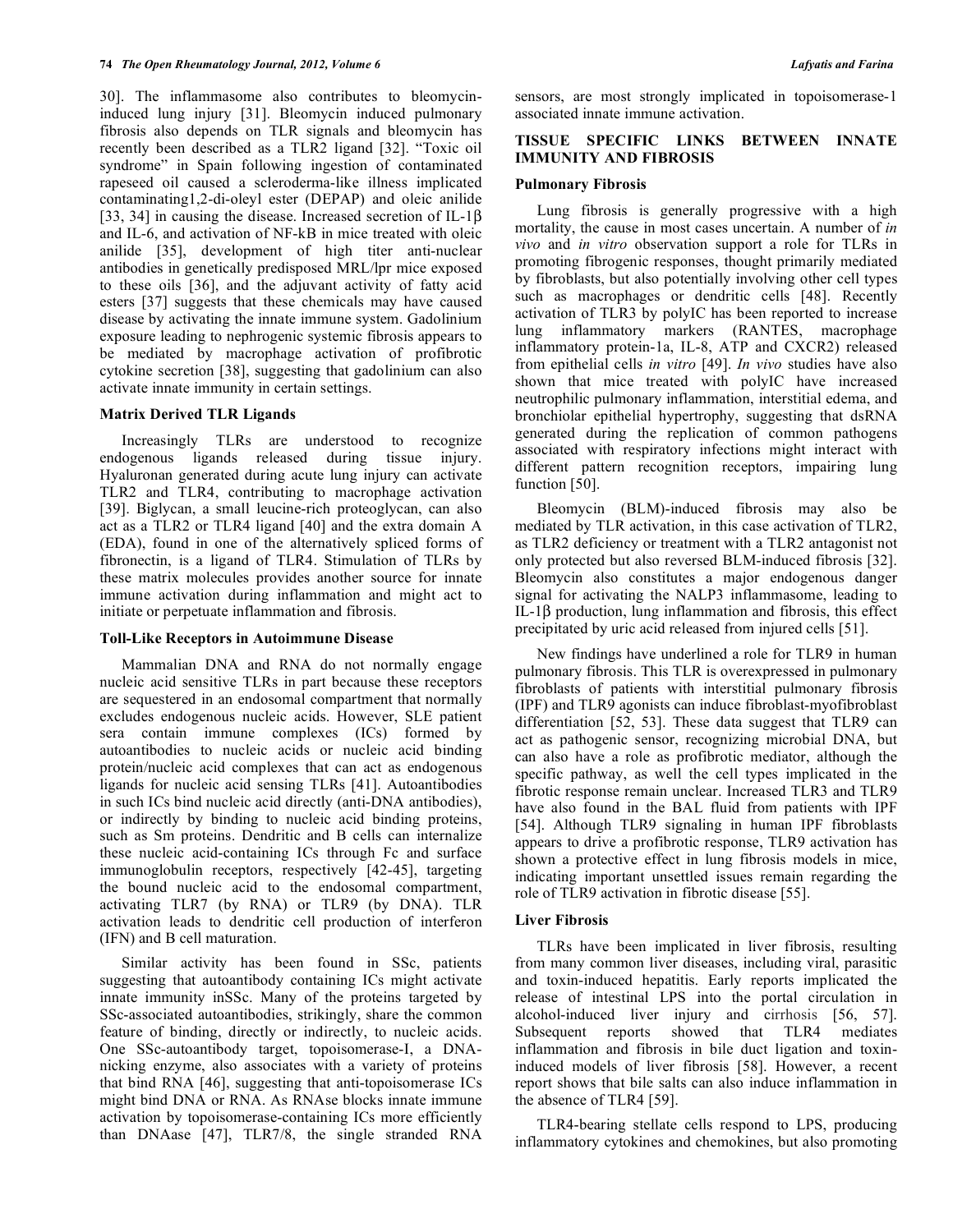fibrosis [58, 60]. TLR2 and TLR4 have been particularly implicated in viral hepatitis. Lipopeptides derived from Hepatitis C activate TLR2 and TLR4 [61] and Hepatitis C Core protein stimulates TLR2 [62]. Further supporting the role of TLR4 in promoting fibrosis, it has been shown that deficiency in myelod differentiation factor-2 (MD-2), the coreceptor of TLR4, and TLR4 expression attenuates liver inflammation and fibrosis in mice affected by nonalcoholic steatohepatitis [63].

 TLR4 is also required for hepatic fibrosis associated with carbon tetrachloride [64]. In this model ST2-Fc apparently acting through the IL-33 receptor, markedly enhanced secretion of IL-4 and IL-13, exacerbating IL-4R $\alpha$ -mediated fibrosis. In contrast, other studies have shown that TLR9 mediates fibrosis in mice treated will carbon tetrachloride, DNA released from apoptotic cells stimulating stellate cell production of smooth muscle actin, a marker of myofibroblasts [65].

 Abrogation of normal protective responses may be particularly important in responses to viral infections. PolyIC protects mice from LPS induced hepatic injury, through downregulation of TLR4 [66]. Hepatitis B surface antigen suppresses TLR9 ligand mediated IFN $\alpha$  production by plasmacytoid dendritic cells [67]. Thus, although multiple TLRs have been implicated in liver inflammation and fibrosis, the net effects of microbial components on inflammation and fibrosis are complex and in many cases may involve multiple innate immune receptors, coordinating or opposing effects on inflammation and fibrosis.

## **Renal Fibrosis**

 TLR2 and TLR4 have both been implicated in nephrogenic fibrosis following unilateral ureteral obstruction [68, 69], with deletion of each receptor shown to ameliorate fibrosis. Deletion of TLR4 was reported to ameliorate fibrosis, but altered neither smad2 phosphorylation nor TGF-  $\beta$  levels. These effects of TLR2 or TLR4 deletion on unilateral ureteral obstruction-induced fibrosis have not been seen by others, where similar experiments showed no effect of TLR8 deletion [70].

## **Skin Fibrosis**

 Our group has shown that chronic administration of polyIC induces dermal fibrosis that is at least partially mediated by TGF- $\beta$ [71]. The effect of polyIC on skin was partially, but not completely, blocked in TICAM-deficient mice, suggesting that RNA sensors in addition to TLR3 are responsible for inflammation and fibrosis in this model. Increased expression of IFN-regulated genes in SSc skin is consistent with the notion of a TLR-mediated stimulus, however, the source of TLR activation and the TLR(s) most important in SSc-associated dermal fibrosis remain uncertain. TLR4 activation may also play a role in skin fibrosis, as fibroblasts in hypertrophic scars express increased levels of TLR4 and make increased inflammatory cytokines upon LPS stimulation [72].

# **PROFIBROTIC CYTOKINES AND INNATE IMMUNE RESPONSES**

In many cases  $TGF\beta$  likely mediates innate immune stimulated fibrosis [58], and increasingly links between

innate immune stimuli for other profibrotic cytokines are being clarified. Inflammatory cytokines produced by TLR activation, such as IL-1 $\beta$ , TNF $\alpha$ , IL-6, IFNs and IL-12 may also play important profibrotic roles, by regulating  $TGF\beta$ activation or stimulating other profibrotic mediators. In addition, recent studies have suggested that TLR activation might directly stimulate fibrosis, through direct actions on fibroblasts, including fibroblast conversion to profibrotic myofibroblasts through TLR3 [73] or TLR9 [65] activation.

# **Transforming Growth Factor-β**

 Several groups have shown that TLR4 activation augments  $TGF- $\beta$  activity. Unfortunately direct assessments$ of TGF- $\beta$ 's profibrotic effect are problematic, as the most important checkpoint for TGF- $\beta$  is its activation and this is difficult to measure. Other measures,  $TGF- $\beta$  mRNA or$ protein levels are of relatively little relevance as they may not reflect the impact of this cytokine on target cells. Most studies have relied upon TGFß-regulated gene expression or phospho-smad 2/3 as surrogates, with some inherent uncertainty related to these measures. From this standpoint the study of TGF- $\beta$  reasonably focuses on its activators. Although several activating proteins and mechanisms of  $TGF- $\beta$  activation have been proposed, this has remained an$ area of intense uncertainty. The most acceptable paradigm at present is that  $TGF- $\beta$  can be activated through any of several$ mechanisms, including increased cell tension, integrins and proteases (see reviews: [74, 75]). Which of any of these are important in a given inflammatory setting in most cases remains uncertain.

 As described below, Kitamura *et al.* have recently attributed IL-1 activation of TGF- $\beta$  to upregulated  $\alpha v \beta 8$ integrin expression [76], while others have reported that  $\alpha v \beta 5$  and  $\alpha v \beta 6$  activate TGF- $\beta$  in IL-1 $\beta$ -mediated pulmonary fibrosis [77]. These observations might reflect molecular redundancy in TGF- $\beta$  activation, or direct versus indirect effects of these integrins. Favoring a direct role for  $\alpha v \beta$ 8 in TGF- $\beta$  activation, its profibrotic effect was established by selective  $\beta$ 8 deletion in fibroblasts, suggesting that fibroblast  $\alpha v \beta 8$  contributes locally to TGF- $\beta$  activation. On the other hand,  $\alpha v \beta 6$  has also been implicated in bleomycin-induced pulmonary fibrosis [78]. Thus, upregulated integrin receptors provide a mechanism for  $TGF- $\beta$$  activation during inflammation. Ongoing development of integrin-blocking therapeutics should clarify the importance of this mechanism in activation of  $TGF- $\beta$  in$ human fibrotic diseases.

 Altered intracellular mediators may also sensitize cells to TGF- $\beta$ . In hepatic fibrosis LPS downregulates Bambi through a Myd88 dependent pathway, sensitizing cells to  $TGF- $\beta$  [58]$ . However, TRIF-mediated signaling also contributes to hepatic fibrosis in this model [60]. How innate immune and  $TGF - \beta$  signals interact inside the cell is an area that needs further exploration.

## **Interleukin-1**

Interest in IL-1 $\beta$  has increased due to the new understandings of its inflammasome-mediated activation. Interleukin- $1\beta$  plays a key role in both lung fibrosis stimulated by silica or bleomycin, both blocked in Nalp3 deficient mice [29, 79]. The mechanism linking IL-1 $\beta$  to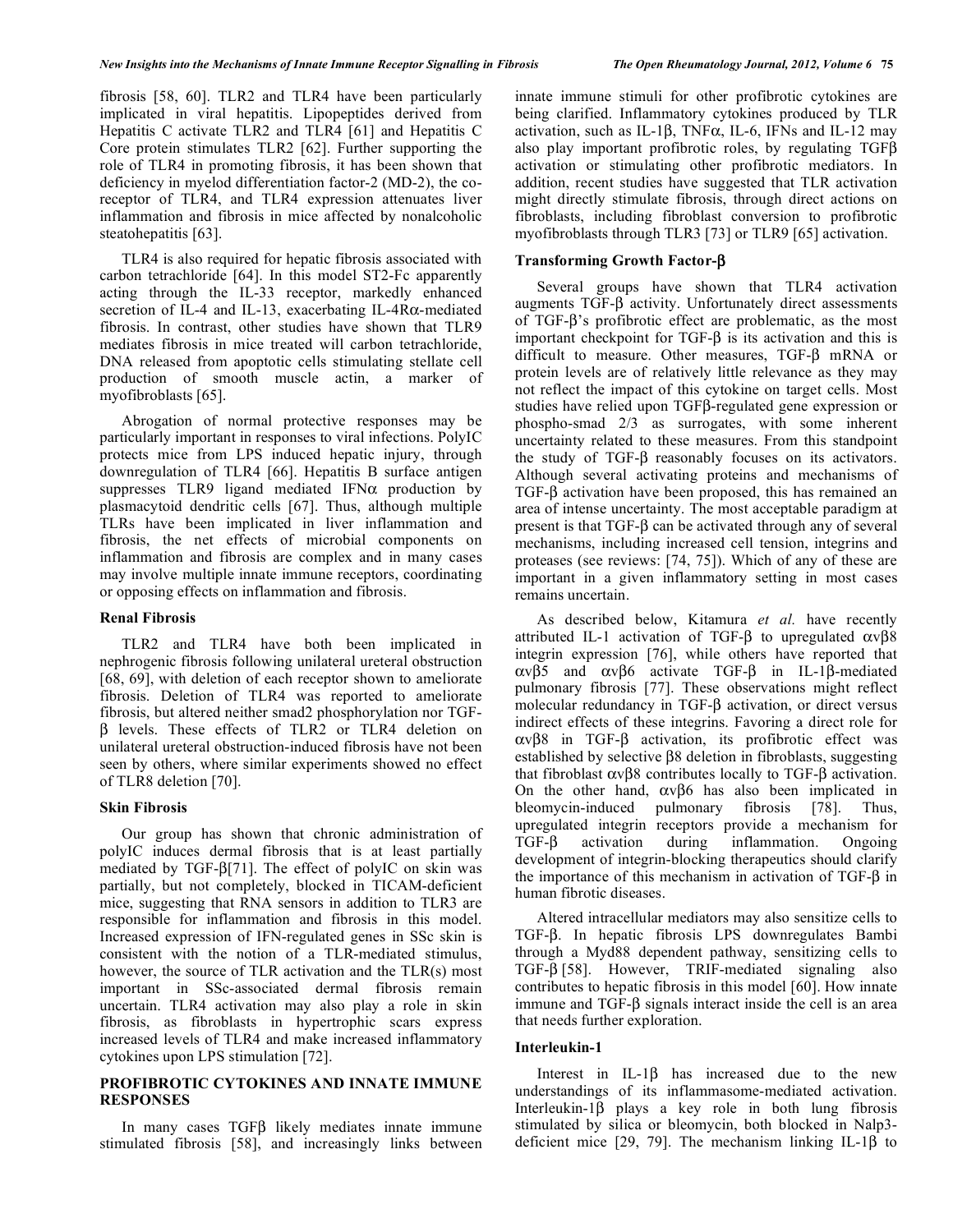

**Fig. (1).** Model of TLRpathways how regulate TGFb signaling. Activation of TLR9, TLR3, RIG-I and TLR4 pathways induce TGFb production possibly through p38 MAPK and NF-KB activation. TGFb1 autocrine/paracrine loop activates Smad2/3, TLRs also induce the IFN- $\beta$  autocrine/paracrine loop, activating Stat1 and inducing Smad7. Smad7 inhibits activation of TGF $\beta$  signaling. T $\beta$ RI/II: TGFβRecptorI/II, IFNAR: Type I Interferon Receptor.

fibrosis in these diseases is uncertain, but involves TGF-  $\beta$ /smad3-dependant stimulation [80]. *In vitro* IL-1 $\beta$  directly stimulates dermal fibroblast collagen production, but more potently stimulates collagenase activity, suggesting that its direct effect on collagen may be catabolic [81].

 $IL-1\beta$  deficiency also ameliorates bleomycin-induced lung fibrosis, and IL-1 $\beta$  alone can induce lung inflammation and fibrosis [80]. This latter model of lung fibrosis involves IL-17 production, with TGF- $\beta$  possibly playing a key role upstream of IL17 in TH17 cell polarization and/or in mediating the pro-fibrotic effects of IL-17[82, 83]. Other recent studies in an adenoviral delivered model of IL-1 $\beta$ have implicated upregulated  $\alpha v \beta$ 8 integrin expression in IL- $1\beta$  mediated activation of TGF- $\beta$  [76], fibroblast-specific deletion of the  $\beta$ 8 integrin subunit blocking fibrosis, but also inhibiting TH1 and TH17 cell responses, and dendritic cell migration.

## **Interleukin-4 and -13**

 IL-4 and more consistently IL-13 have been implicated in fibrosis in several animal models, including colitis [84], pulmonary fibrosis [85], and schistosomiasis [86]. Transgenic expression of IL-13 leads to pulmonary fibrosis that is MMP-9 and TGF- $\beta$  dependent [85], while IL-13 induced fibrosis in schistosomiasis is  $TGF\beta$ -independent [87].

 Although IL-13 is typically thought of as a lymphocyte derived, TH2 cytokine, it can also apparently be secreted by cells of the innate immune system, as skin fibrosis induced by bleomycin is blocked in IL4R $\alpha$ 1 deficient but not rag2 deficient mice [88]. How the innate immune system induces IL-13 is uncertain, but certain cytokines are emerging as candidate mediators. Thymic stromal lymphopoeitin (TSLP) induces IL-13 and its profibrotic effect is partially ameliorated in IL-4 and IL-13 deficient mice [89]. Surprisingly, however, IL-13 induced skin fibrosis depends on TSLP [90], suggesting autoregulatory interactions

between these two cytokines. IL-33 administered subcutaneously also stimulates IL-13 by eosinophils and dermal fibrosis [91]. ST2, the IL-33 receptor, is found on T cells, but also on phagocytes, where it acts as an endogenous inhibitor of TLR2 and TLR4 responses and contributes to phagocyte function [92, 93].

## **Interleukin-6**

 IL-6 is strongly upregulated by TLR activation of many cell types. Bleomycin-induced lung fibrosis and carbon tetrachloride-induced liver fibrosis are attenuated in IL-6 deficient mice [94, 95]. However, transgenic overexpression of IL-6 in the skin does not cause skin fibrosis [96]. *In vitro* IL-6 stimulates fibroblast collagen production, but not as potently as IL-1 $\beta$  [97].

#### **Interferons**

 SSc patients show increased expression of interferonresponsive genes, known as the interferon "signature" [98, 99]. IFNs include type I, type II and more recently identified type III IFNs. The type-I IFNs include 13, mostly coregulated, IFN $\alpha$  subtypes, and IFN $\beta$ , signaling through a common receptor. Dendritic cells, particularly plasmacytoid dendritic cells ( $pDCs$ ), are the major source of IFN $\alpha$ , secreting high amounts of IFN upon TLR7 or TLR9 activation. On the other hand, a range of TLR ligands can stimulate non-immune cells including fibroblasts to produce IFN $\beta$  [71]. TH1 and NK cells are the primary sources of IFN $\gamma$ .

As the type I IFNs, IFN $\alpha$  and IFN $\beta$ , stimulate the same receptor, and type I and type II IFNs stimulate a similar set of genes, it is not possible to tell clearly from the pattern of PBMC interferon-responsive gene expression which IFN is responsible for the IFN signature in SSc patients. However, if similar mechanisms as those in SLE stimulate the IFN signature in SSc patients, then it is primarily due to IFN $\alpha$ , implicating plasmacytoid dendritic cells, the major cellular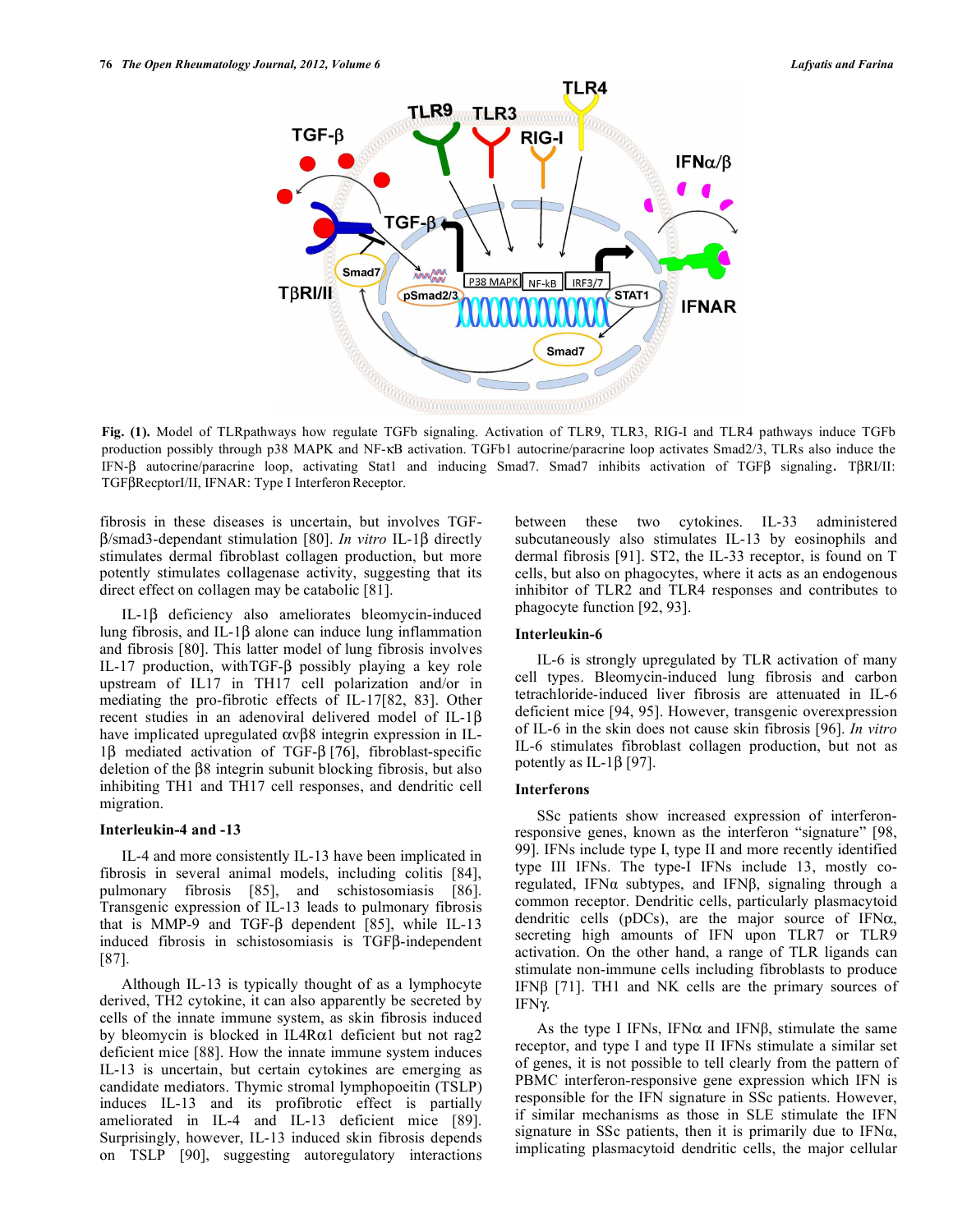source of IFN $\alpha$ . Sera or purified immunoglobulin from SSc patients can stimulate  $IFNa$  by peripheral blood mononuclear cells (PBMCs) [47]. This activity is mainly found in sera containing autoantibodies to topoisomerase, suggesting that ICs in SSc stimulate endosomal TLRs after Fc-mediated internalization by pDCs [43]. IFNs block the effects of TGF- $\beta$  on fibrosis, suggesting that they might actually ameliorate this aspect of SSc pathogenesis. However, the use of IFNs in clinical trials has not shown any significant inhibition of collagen synthesis and instead suggested that IFN treatment aggravated disease activity in some SSc patients [100], indicating that impairment of IFNs might promote progression of the disease. Furthermore, as TLR activation of dendritic cells and macrophages also stimulates IL-1 $\beta$ , TNF $\alpha$  and IL-6 production, these or other undefined mediators might be more important in driving fibrosis in SSc.

# **CONCLUSIONS**

 Multiple independent studies show that innate immune sensors can stimulate fibrosis through a variety of differing mechanisms. TLRs and non-TLR receptor ligands may singly or in combination promote fibrosis by stimulating secretion of profibrotic cytokines, by upregulating TGF- $\beta$ activators, or by activating profibroticintracellular signals (Fig. **1**). Matrix molecules and circulating innate immune activators in SSc patients suggest possible roles for TLR2 and TLR4 in this disease. Environmentally induced scleroderma-like illnesses highlight the potential importance of inflammasome activation and IL-1 $\beta$  in fibrosis.

## **ACKNOWLEDGEMENT**

 This review was supported by:Norma Nadeau/Mary Van Neste Research Grant" New England chapter of the Scleroderma Foundation to GA Farina; NIH grant 5P50AR0 60780-02; 5P30AR0 61271-02 and 5R01AR051089-07 to Robert Lafyatis

## **CONFLICT OF INTEREST**

Declared none.

## **REFERENCES**

- [1] Akira S, Uematsu S, Takeuchi O. Pathogen recognition and innate immunity. Cell 2006; 124(4): 783-801.
- [2] Gitlin L, Barchet W, Gilfillan S, *et al*. Essential role of mda-5 in type I IFN responses to polyriboinosinic: polyribocytidylic acid and encephalomyocarditis picornavirus. Proc Natl Acad Sci USA 2006; 103(22): 8459-64.
- [3] Hausmann S, Marq JB, Tapparel C, Kolakofsky D, Garcin D. RIG-I and dsRNA-induced IFNbeta activation. PLoS One 2008; 3(12): e3965.
- [4] Hou F, Sun L, Zheng H, Skaug B, Jiang QX, Chen ZJ. MAVS forms functional prion-like aggregates to activate and propagate antiviral innate immune response. Cell 2011; 146(3): 448-61.
- [5] Poeck H, Bscheider M, Gross O, *et al*. Recognition of RNA virus by RIG-I results in activation of CARD9 and inflammasome signaling for interleukin 1 beta production. Nat Immunol 2010;  $11(1): 63-9.$
- [6] Hornung V, Ablasser A, Charrel-Dennis M, *et al*.A. AIM2 recognizes cytosolic dsDNA and forms a caspase-1-activating inflammasome with ASC. Nature 2009; 458(7237): 514-8.
- [7] Rebsamen M, Heinz LX, Meylan E, *et al*. DAI/ZBP1 recruits RIP1 and RIP3 through RIP homotypic interaction motifs to activate NFkappaB. EMBO Rep 2009; 10(8): 916-22.
- [8] Kanneganti TD, Lamkanfi M, Nunez G. Intracellular NOD-like receptors in host defense and disease. Immunity 2007; 27(4): 549- 59.
- [9] Ogura Y, Sutterwala FS, Flavell RA. The inflammasome: first line of the immune response to cell stress. Cell 2006; 126(4): 659-62.
- [10] Fabriek BO, van Bruggen R, Deng DM, *et al*. The macrophage scavenger receptor CD163 functions as an innate immune sensor for bacteria. Blood 2009; 113(4): 887-92.
- [11] Mukhopadhyay S, Varin A, Chen Y, Liu B, Tryggvason K, Gordon S. SR-A/MARCO-mediated ligand delivery enhances intracellular TLR and NLR function, but ligand scavenging from cell surface limits TLR4 response to pathogens. Blood 2011; 117(4): 1319-28.
- [12] Hoebe K, Georgel P, Rutschmann S, *et al*. CD36 is a sensor of diacylglycerides. Nature 2005; 433(7025): 523-7.
- [13] Kawai T, Akira S. The role of pattern-recognition receptors in innate immunity: update on Toll-like receptors. Nat Immunol 2010; 11(5): 373-84.
- [14] Schwandner R, Dziarski R, Wesche H, Rothe M, Kirschning CJ. Peptidoglycan- and lipoteichoic acid-induced cell activation is mediated by toll-like receptor 2. J Biol Chem 1999; 274(25): 17406-9.
- [15] Underhill DM, Ozinsky A, Smith KD, Aderem A. Toll-like receptor-2 mediates mycobacteria-induced proinflammatory signaling in macrophages. Proc Natl Acad Sci USA 1999; 96(25): 14459-63.
- [16] Kumar H, Kawai T, Akira S. Pathogen recognition in the innate immune response. Biochem J 2009; 420(1): 1-16.
- [17] Takeuchi O, Akira S. Pattern recognition receptors and inflammation. Cell 2010; 140(6): 805-20.
- [18] Kumar H, Kawai T, Akira S. Toll-like receptors and innate immunity. Biochem Biophys Res Commun 2009; 388(4): 621-5.
- [19] Bieback K, Lien E, Klagge IM, *et al*. Hemagglutinin protein of wild-type measles virus activates toll-like receptor 2 signaling. J Virol 2002; 76(17): 8729-36.
- [20] Compton T, Kurt JEA, Boehme KW, *et al*. Human cytomegalovirus activates inflammatory cytokine responses via CD14 and Toll-like receptor 2. J Virol 2003; 77(8): 4588-96.
- [21] Poltorak A, He X, Smirnova I, *et al*. Defective LPS signaling in C3H/HeJ and C57BL/10ScCr mice: mutations in Tlr4 gene. Science 1998; 282(5396): 2085-8.
- [22] Hoshino K, Takeuchi O, Kawai T, *et al*. Cutting edge: Toll-like receptor 4 (TLR4)-deficient mice are hyporesponsive to lipopolysaccharide: evidence for TLR4 as the Lps gene product. J Immunol 1999; 162(7): 3749-52.
- [23] Diebold SS, Kaisho T, Hemmi H, Akira S, Reis SC. Innate antiviral responses by means of TLR7-mediated recognition of singlestranded RNA. Science 2004; 303(5663): 1529-31.
- [24] O'Neill LA. DNA makes RNA makes innate immunity. Cell 2009; 138(3): 428-30.
- [25] Lund JM, Alexopoulou L, Sato A, *et al*. Recognition of singlestranded RNA viruses by Toll-like receptor 7. Proc Natl Acad Sci USA 2004; 101(15): 5598-603.
- [26] Samanta M, Iwakiri D, Takada K. Epstein-Barr virus-encoded small RNA induces IL-10 through RIG-I-mediated IRF-3 signaling. Oncogene 2008; 27(30): 4150-60.
- [27] Samanta M, Iwakiri D, Kanda T, Imaizumi T, Takada K. EB virusencoded RNAs are recognized by RIG-I and activate signaling to induce type I IFN. EMBO J 2006; 25(18): 4207-14.
- [28] Cohen RA, Patel A, Green FH. Lung disease caused by exposure to coal mine and silica dust. Semin Respir Crit Care Med 2008; 29(6): 651-61.
- [29] Cassel SL, Eisenbarth SC, Iyer SS, *et al*. The Nalp3 inflammasome is essential for the development of silicosis. Proc Natl Acad Sci USA 2008; 105(26): 9035-40.
- [30] Hornung V, Bauernfeind F, Halle A, *et al*. Silica crystals and aluminum salts activate the NALP3 inflammasome through phagosomal destabilization. Nat Immunol 2008; 9(8): 847-56.
- [31] Gasse P, Mary C, Guenon I, *et al*. IL-1R1/MyD88 signaling and the inflammasome are essential in pulmonary inflammation and fibrosis in mice. J Clin Invest 2007; 117(12): 3786-99.
- [32] Yang HZ, Cui B, Liu HZ, *et al*. Targeting TLR2 attenuates pulmonary inflammation and fibrosis by reversion of suppressive immune microenvironment. J Immunol 2009; 182(1): 692-702.
- [33] Hill RH Jr, Schurz HH, Posada de la PM, *et al*. Possible etiologic agents for toxic oil syndrome: fatty acid esters of 3-(Nphenylamino)-1,2-propanediol. Arch Environ Contam Toxicol 1995; 28(2): 259-64.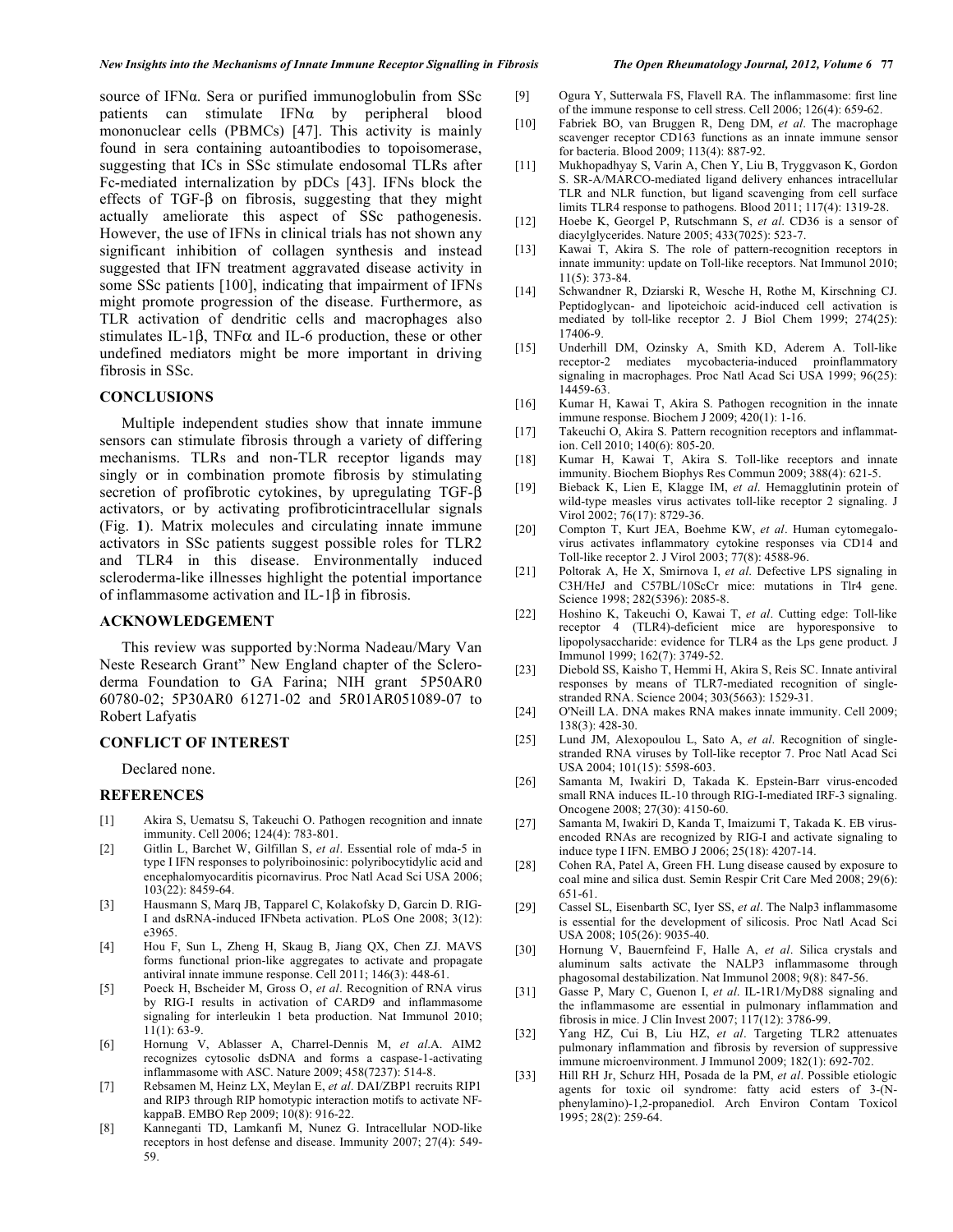- [34] Posada de la PM, Philen RM, Schurz H, *et al*. Epidemiologic evidence for a new class of compounds associated with toxic oil syndrome. Epidemiology 1999; 10(2): 130-4.
- [35] Bell SA, Page S, Baumgartner B, *et al*. Involvement of nuclear factor-kappaB in a murine model for the acute form of autoimmune-like toxic oil syndrome. Toxicol Appl Pharmacol 1999; 157(3): 213-21.
- [36] Cai P, Khan MF, Kaphalia BS, Ansari GA. Immunotoxic Response of Oleic Acid Anilide and its Hydrolysis Products in Female MRL (+/+) Mice. J Immunotoxicol 2005; 2(4): 231-6.
- [37] Bomford R. The adjuvant activity of fatty acid esters. The role of acyl chain length and degree of saturation. Immunology 1981; 44(1): 187-92.
- [38] Wermuth PJ, Del Galdo F, Jimenez SA. Induction of the expression of profibrotic cytokines and growth factors in normal human peripheral blood monocytes by gadolinium contrast agents. Arthritis Rheum 2009; 60(5): 1508-18.
- [39] Jiang D, Liang J, Fan J, *et al*. Regulation of lung injury and repair by Toll-like receptors and hyaluronan. Nat Med 2005; 11(11): 1173-9.
- [40] Schaefer L, Babelova A, Kiss E, *et al*. The matrix component biglycan is proinflammatory and signals through Toll-like receptors 4 and 2 in macrophages. J Clin Invest 2005; 115(8): 2223-33.
- [41] Marshak-Rothstein A. Toll-like receptors in systemic autoimmune disease. Nat Rev Immunol 2006; 6(11): 823-35.
- [42] Lau CM, Broughton C, Tabor AS, *et al*. RNA-associated autoantigens activate B cells by combined B cell antigen receptor/Toll-like receptor 7 engagement. J Exp Med 2005; 202(9): 1171-7.
- [43] Means TK, Latz E, Hayashi F, Murali MR, Golenbock DT, Luster AD. Human lupus autoantibody-DNA complexes activate DCs through cooperation of CD32 and TLR9. J Clin Invest 2005; 115(2): 407-17.
- [44] Boule MW, Broughton C, Mackay F, Akira S, Marshak RA, Rifkin IR. Toll-like receptor 9-dependent and -independent dendritic cell activation by chromatin-immunoglobulin G complexes. J Exp Med 2004; 199(12): 1631-40.
- [45] Leadbetter EA, Rifkin IR, Hohlbaum AM, Beaudette BC, Shlomchik MJ, Marshak RA. Chromatin-IgG complexes activate B cells by dual engagement of IgM and Toll-like receptors. Nature 2002; 416(6881): 603-7.
- [46] Czubaty A, Girstun A, Kowalska LB, *et al*. Proteomic analysis of complexes formed by human topoisomerase I. Biochim Biophys Acta 2005; 1749(1): 133-41.
- [47] Kim D, Peck A, Santer D, *et al*. Induction of interferon-alpha by scleroderma sera containing autoantibodies to topoisomerase I: association of higher interferon-alpha activity with lung fibrosis. Arthritis Rheum 2008; 58(7): 2163-73.
- [48] Meneghin A, Hogaboam CM. Infectious disease, the innate immune response, and fibrosis. J Clin Invest 2007; 117(3): 530-8.
- [49] Londhe V, McNamara N, Lemjabbar H, Basbaum C. Viral dsRNA activates mucin transcription in airway epithelial cells. FEBS Lett 2003; 553(1-2): 33-8.
- [50] Stowell NC, Seideman J, Raymond HA, *et al*. Long-term activation of TLR3 by poly(I: C) induces inflammation and impairs lung function in mice. Respir Res 2009; 10: 43.
- [51] Gasse P, Riteau N, Charron S, *et al*. Uric acid is a danger signal activating NALP3 inflammasome in lung injury inflammation and fibrosis. Am J Respir Crit Care Med 2009; 179(10): 903-13.
- [52] Meneghin A, Choi ES, Evanoff HL, *et al*. TLR9 is expressed in idiopathic interstitial pneumonia and its activation promotes in vitro myofibroblast differentiation. Histochem Cell Biol 2008; 130(5): 979-92.
- [53] Trujillo G, Meneghin A, Flaherty KR, *et al*. TLR9 differentiates rapidly from slowly progressing forms of idiopathic pulmonary fibrosis. Sci Transl Med 2010; 2(57): 57ra82.
- [54] Margaritopoulos GA, Antoniou KM, Karagiannis K, *et al*. Investigation of Toll-like receptors in the pathogenesis of fibrotic and granulomatous disorders: a bronchoalveolar lavage study. Fibrogenesis Tissue Repair 2010; 3: 20.
- [55] Luckhardt TR, Coomes SM, Trujillo G, *et al*. TLR9-induced interferon beta is associated with protection from gammaherpesvirus-induced exacerbation of lung fibrosis. Fibrogenesis Tissue Repair 2011; 4: 18.
- [56] Uesugi T, Froh M, Arteel GE, Bradford BU, Thurman RG. Tolllike receptor 4 is involved in the mechanism of early alcoholinduced liver injury in mice. Hepatology 2001; 34(1): 101-8.
- [57] Petrasek J, Mandrekar P, Szabo G. Toll-like receptors in the pathogenesis of alcoholic liver disease. Gastroenterol Res Pract 2010; pii: 710381.
- [58] Seki E, De Minicis S, Osterreicher CH, *et al*. TLR4 enhances TGFbeta signaling and hepatic fibrosis. Nat Med 2007; 13(11): 1324- 32.
- [59] Allen K, Jaeschke H, Copple BL. Bile acids induce inflammatory genes in hepatocytes: a novel mechanism of inflammation during obstructive cholestasis. Am J Pathol 2011; 178(1): 175-86.
- [60] Aoyama T, Paik YH, Seki E. Toll-like receptor signaling and liver fibrosis. Gastroenterol Res Pract 2010; 2010. pii: 192543.
- [61] Duesberg U, von dem Bussche A, Kirschning C, Miyake K, Sauerbruch T, Spengler U. Cell activation by synthetic lipopeptides of the hepatitis C virus (HCV)--core protein is mediated by toll like receptors (TLRs) 2 and 4. Immunol Lett 2002; 84(2): 89-95.
- [62] Dolganiuc A, Oak S, Kodys K, *et al*. Hepatitis C core and nonstructural 3 proteins trigger toll-like receptor 2-mediated pathways and inflammatory activation. Gastroenterology 2004; 127(5): 1513-24.
- [63] Csak T, Velayudham A, Hritz I, *et al*. Deficiency in myeloid differentiation factor-2 and toll-like receptor 4 expression attenuates nonalcoholic steatohepatitis and fibrosis in mice. Am J Physiol Gastrointest Liver Physiol 2011; 300(3): G433-41.
- [64] Amatucci A, Novobrantseva T, Gilbride K, Brickelmaier M, Hochman P, Ibraghimov A. Recombinant ST2 boosts hepatic Th2 response in vivo. J Leukoc Biol 2007; 82(1): 124-32.
- [65] Watanabe A, Hashmi A, Gomes DA, *et al*. Apoptotic hepatocyte DNA inhibits hepatic stellate cell chemotaxis via toll-like receptor 9. Hepatology 2007; 46(5): 1509-18.
- [66] Jiang W, Sun R, Wei H, Tian Z. Toll-like receptor 3 ligand attenuates LPS-induced liver injury by down-regulation of toll-like receptor 4 expression on macrophages. Proc Natl Acad Sci USA 2005; 102(47): 17077-82.
- [67] Xu Y, Hu Y, Shi B, *et al*. HBsAg inhibits TLR9-mediated activation and IFN-alpha production in plasmacytoid dendritic cells. Mol Immunol 2009; 46(13): 2640-6.
- [68] Campbell MT, Hile KL, Zhang H, *et al*. Toll-like receptor 4: a novel signaling pathway during renal fibrogenesis. J Surg Res; 168(1): e61-9.
- [69] Leemans JC, Butter LM, Pulskens WP, *et al*. The role of Toll-like receptor 2 in inflammation and fibrosis during progressive renal injury. PLoS One 2009; 4(5): e5704.
- [70] Chowdhury P, Sacks SH, Sheerin NS. Endogenous ligands for TLR2 and TLR4 are not involved in renal injury following ureteric obstruction. Nephron Exp Nephrol 2010; 115(4): e122-30.
- [71] Farina GA, York MR, Di Marzio M, *et al*. Poly(I: C) drives type I IFN- and TGFbeta-mediated inflammation and dermal fibrosis simulating altered gene expression in systemic sclerosis. J Invest Dermatol 2010; 130(11): 2583-93.
- [72] Wang J, Hori K, Ding J, *et al*. Toll-like receptors expressed by dermal fibroblasts contribute to hypertrophic scarring. J Cell Physiol 2011; 226(5): 1265-73.
- [73] Sugiura H, Ichikawa T, Koarai A, *et al*. Activation of Toll-like receptor 3 augments myofibroblast differentiation. Am J Respir Cell Mol Biol 2009; 40(6): 654-62.
- [74] Nishimura SL. Integrin-mediated transforming growth factor-beta activation, a potential therapeutic target in fibrogenic disorders. Am J Pathol 2009; 175(4): 1362-70.
- [75] Taylor AW. Review of the activation of TGF-beta in immunity. J Leukoc Biol 2009; 85(1): 29-33.
- [76] Kitamura H, Cambier S, Somanath S, *et al*. Mouse and human lung fibroblasts regulate dendritic cell trafficking, airway inflammation, and fibrosis through integrin alphavbeta8-mediated activation of TGF-beta. J Clin Invest 2011; 121(7): 2863-75.
- [77] Ganter MT, Roux J, Miyazawa B, *et al*. Interleukin-1beta causes acute lung injury via alphavbeta5 and alphavbeta6 integrindependent mechanisms. Circ Res 2008; 102(7): 804-12.
- [78] Munger JS, Huang X, Kawakatsu H, *et al*. The integrin alpha v beta 6 binds and activates latent TGF beta 1: a mechanism for regulating pulmonary inflammation and fibrosis. Cell 1999; 96(3): 319-28.
- [79] Dostert C, Petrilli V, Van Bruggen R, Steele C, Mossman BT, Tschopp J. Innate immune activation through Nalp3 inflammasome sensing of asbestos and silica. Science 2008; 320(5876): 674-7.